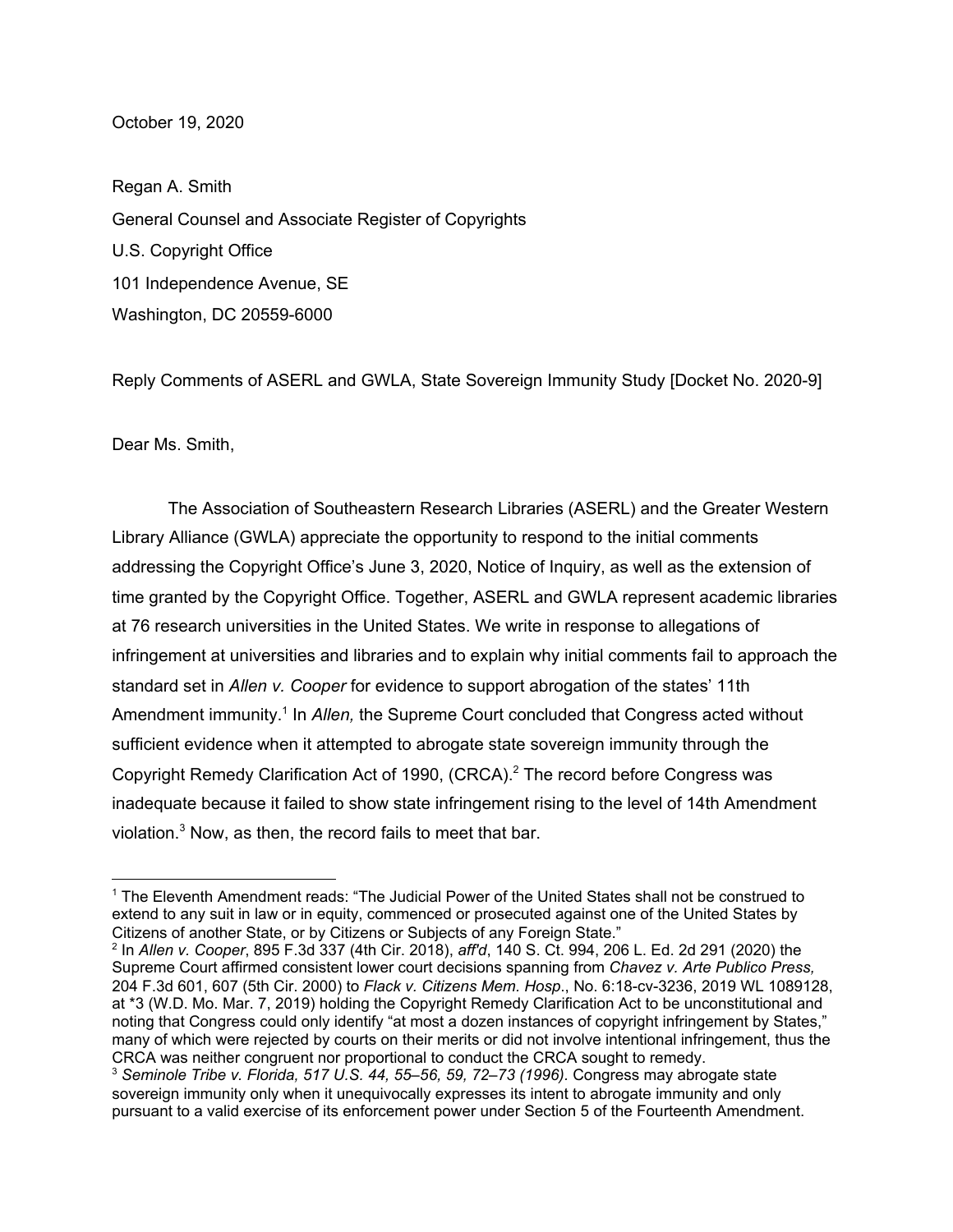The present Notice of Inquiry "[sought] to determine the degree to which copyright owners face infringement from state actors [and] whether such infringement is based on intentional or reckless conduct." 85 Fed Reg. 34,252, 34,252 (Jun. 3, 2020). The comments submitted do not establish that copyright owners face reckless or intentional infringement by state actors to any meaningful degree. The comments focus instead on *perceived* infringement. Perception is an inappropriate standard for two reasons. First, a perception of a grievance is not reliable evidence of underlying infringement. Second, between a sense of grievance and a finding of infringement, many limitations and exceptions to the exclusive rights of copyright holders may be interposed. Copyright holders may not like the application of fair use, for example, but it is a vital part of copyright law. When these complaints are examined in light of the full range of copyright's rights, limitations, and exceptions, virtually no evidence has been presented to show state sovereign immunity shielding widespread intentional or reckless infringement.

In *Allen v. Cooper*, the Court described previous efforts to document the allegedly harmful effect of state sovereign immunity on copyright enforcement. Notwithstanding the broad conclusion of Register Oman's report favoring abrogation, the Court observed that,

Despite undertaking an exhaustive search, Oman came up with only a dozen possible examples of state infringement… Neither the Oman Report nor any other part of the legislative record show concern with whether the States' copyright infringements (however few and far between) violated the Due Process Clause. Of the 12 infringements listed in the report, only two appear intentional, as they must be to raise a constitutional issue. 4

The comments so far do not improve on the evidence in the Oman Report.

A fundamental misunderstanding of copyright is pervasive throughout the initial comments. For example, comments include the assertion of copyright in a person's name (COLC-2020-0009-0007), the claim that abrogating sovereign immunity will address the prevalence of phishing schemes from other countries (COLC-2020- 0009-0010), the claim that libraries previously kept in check by CRCA are now plotting copyright infringing activities (COLC-2020-0009-0021), and a comment about federal agents allegedly committing burglary and stealing unidentified intellectual property (COLC-2020-0009- 0014). Other comments are purely conclusory, in the form of "it is still stealing" (COLC-2020- 0009-0011), arguing libraries "can get away with not paying writers" (COLC 2020-0009-0021). We note these comments to

<sup>4</sup> Allen v. Cooper, No. 18-877, slip op. at 14-15 (U.S. Mar. 3, 2020).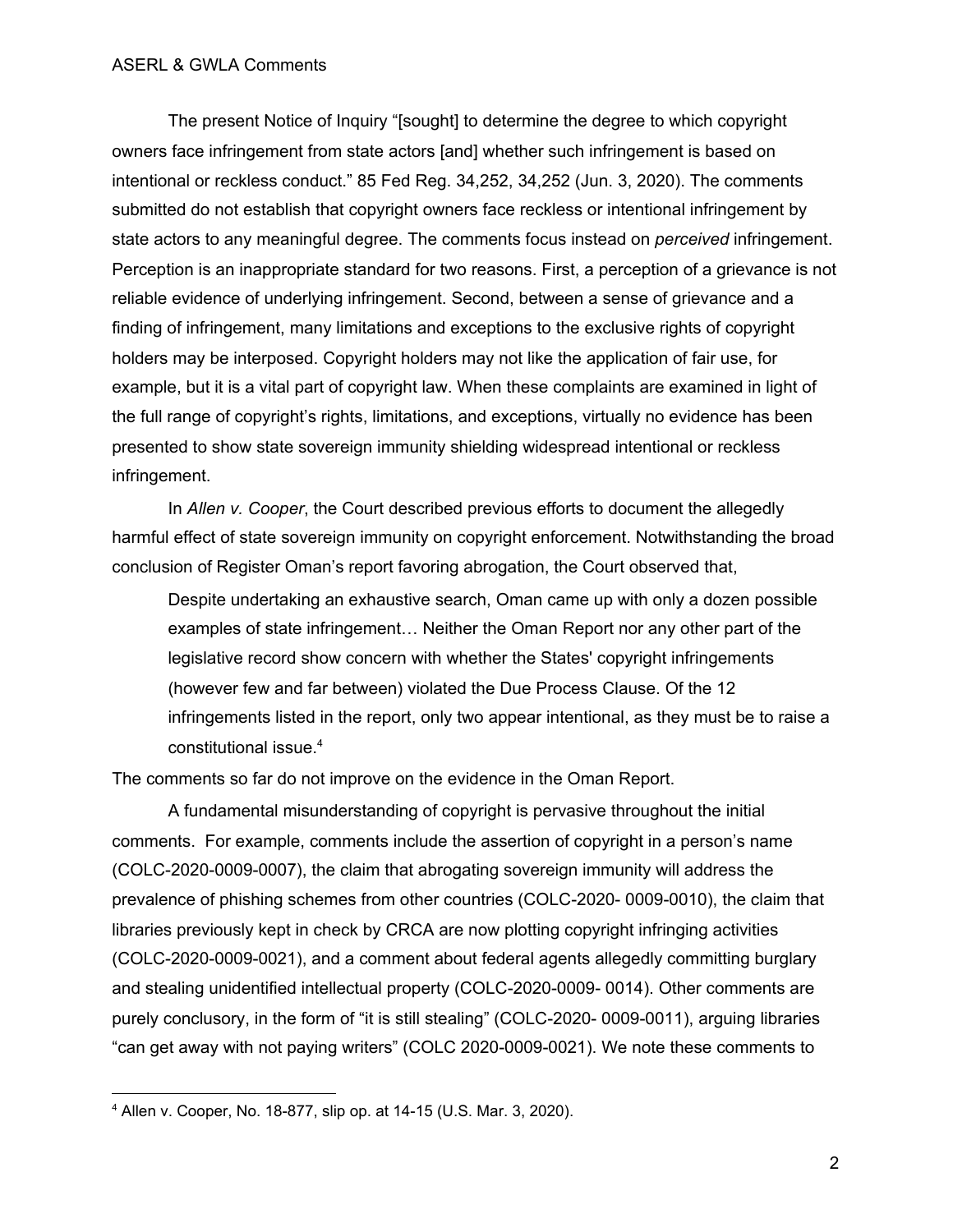underscore the broader point that a sense of grievance, even grievance against a state actor, does not reliably indicate an abuse of sovereign immunity.

Other responses to the inquiry describe claims that would likely have been resolved by fair use, if they ever reached the courts. The comment of Patricia Ward Kelly alleges several instances of infringement by scholarly authors and university presses, involving interviews done with her late husband, Gene Kelly (COLC-2020-0009-0019). The use of appropriately tailored quotations from interviews in scholarly books and articles is a paradigmatic example of fair use,<sup>5</sup> but Mrs. Kelly says nothing about fair use in her comment. Copyright ownership in interviews is complex and depends on the nature of the interview and the agreements between interviewer and subject, among other things. Mrs. Kelly's comment does not address these complexities, and seems to misunderstand important copyright principles such as the distinction between ownership of copies and ownership of copyrights.<sup>6</sup> Mrs. Kelly's legal threats have been effective in imposing a prior restraint on every planned book she has discovered, which suggests her power to chill academic speech likely exceeds the rights given to her by the law.

Another subset of comments, including those by the National Press Photographers' Association, allege generic and hypothetical problems, and mischaracterize the law (COLC-2020-0009- 0029). Describing generally how any infringing use is liable to be an unwelcome phenomenon for an exclusive licensee and may create issues for the licensor, they offer no evidence that reckless or intentional infringement by state entities is widespread, or that it has actually harmed licensors. The NPPA is wrong when it writes that "if the [exclusive licensee's] competitor is an infringing state actor that claims sovereign immunity from copyright infringement, the licensee has no remedy." Under *Ex parte Young,* the licensee has exactly the remedy it needs: an injunction to stop the unlicensed use and reestablish its exclusivity.

The Copyright Alliance claims to "represent the interests of over 1.8 million creators," but like the Oman report, its survey results fail to show widespread infringement by state entities (COLC-2020-0009-0028). The survey report doesn't disclose critical aspects of its methodology and the survey instrument is not included with the comment. A close examination of the results undermines their arguments. The survey asked if respondents "believe" that their copyrights were infringed by state actors, and if so, how often, when, and so on, but provides no metric to

<sup>5</sup> 17 U.S. § 107 (Notwithstanding the provisions of sections 106 and 106A, the fair use of a copyrighted work,...for purposes such as criticism, comment, news reporting, teaching (including multiple copies for classroom use), scholarship, or research, is not an infringement of copyright).

<sup>6</sup> 17 U.S. § 202 (Ownership of a copyright, or of any of the exclusive rights under a copyright, is distinct from ownership of any material object in which the work is embodied….).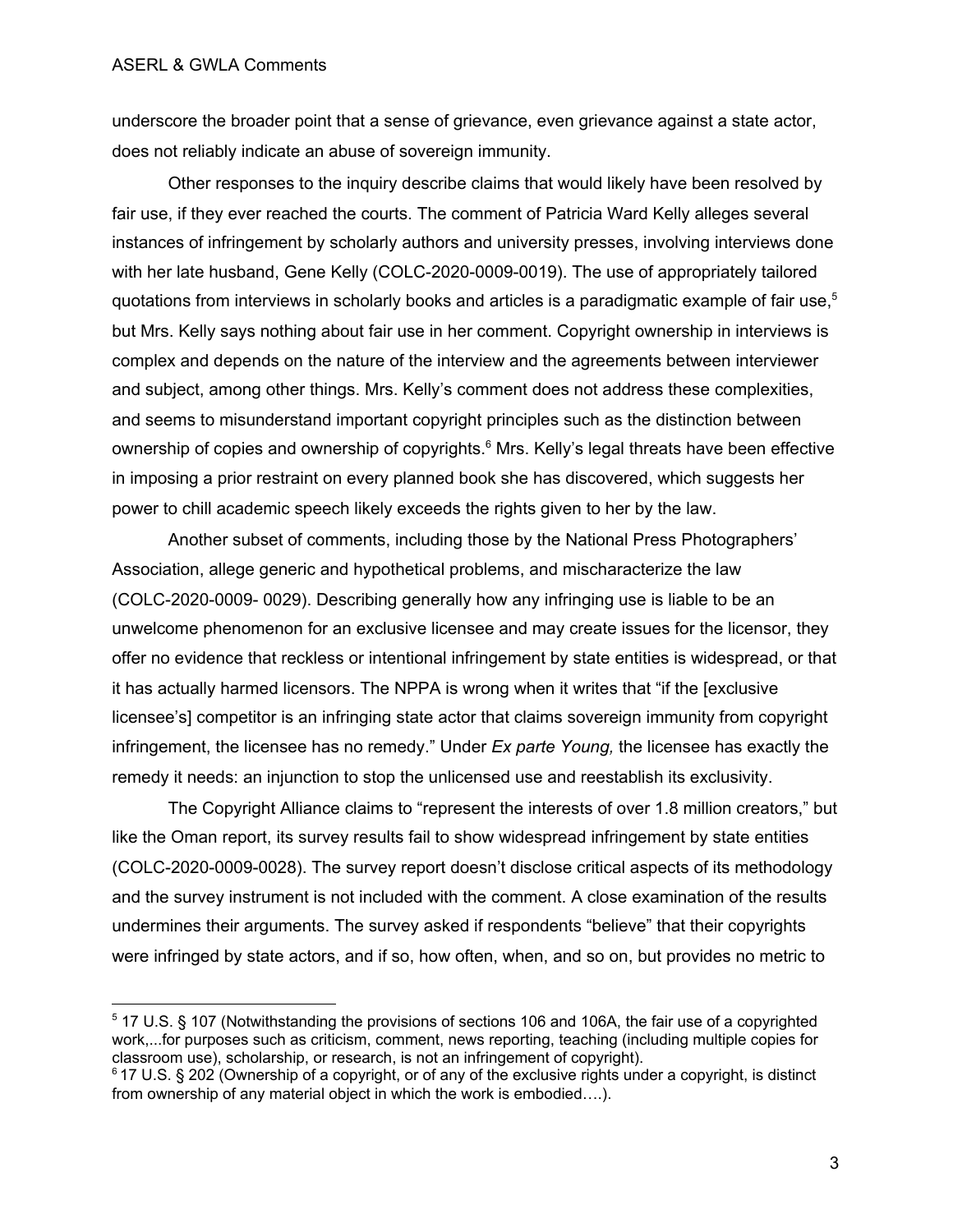gauge whether the beliefs are accurate. Case studies that include claims courts have characterized as "frivolous" provide good cause for suspecting that these beliefs are unreliable.

The Copyright Alliance profiles sports psychologist and author Keith Bell, asserting Bell ended his writing career due to a sense of powerlessness and defeat which he attributed to state infringement. The comment neglects to mention that Bell has sued or threatened to sue high school coaches and sports teams all over the country, many of them for simply retweeting images with a snippet from a book Bell published in 1982. A 2018 newspaper report describes a \$40,000 settlement Bell extracted from a school district in Minnesota, and explains that, "In the past year, Bell has filed at least six federal lawsuits for copyright infringement, four of which complained of a single retweet by a club, high school or college coach."<sup>7</sup> The tide seems to have turned against Mr. Bell, however, as an Ohio court ruled in June that two coaches' display of his work in a locker-room was fair use,<sup>8</sup> and then in October a California court ordered him to pay \$120,000 in attorneys' fees after characterizing Bell as "motivated by the desire to extract disproportionate settlements."<sup>9</sup> His early success at monetizing such salutary, benign, de minimis, and fair uses, together with his dwindling prospects as courts catch on to his scheme, add important context to Bell's claim to have lost over \$100 million in "licensing fees." The limitations and exceptions that are an integral part of copyright appear to be the real source of Bell's dissatisfaction. Abrogating state sovereign immunity would only make it easier for litigants like Bell to misuse the courts.

The Copyright Alliance offers a handful of additional details to support the notion that the grievances recorded in its survey represent genuine infringement, but none of these are dispositive. They cite respondents who complained of state use after a license was sought and denied. In Campbell v. Acuff Rose Music, Inc., 510 US 569 (1994), the Supreme Court ruled that "being denied permission to use a work does not weigh against a finding of fair use." The Copyright Alliance claims its survey shows an increase in infringement in recent years, as compared to the decades going back to 1976, but there is no reason to believe their survey results are representative of the universe of actual infringements since 1976. The prevalence of

[https://www.twincities.com/2018/10/03/rosemount-school-district-to-pay-author-40000-for-unauthorized-sp](https://www.twincities.com/2018/10/03/rosemount-school-district-to-pay-author-40000-for-unauthorized-sports-tweets/) [orts-tweets/.](https://www.twincities.com/2018/10/03/rosemount-school-district-to-pay-author-40000-for-unauthorized-sports-tweets/)

<sup>8</sup> See U.S. Copyright Office, Bell v. Worthington City Sch. Dist., Fair Use Index, [https://www.copyright.gov/fair-use/summaries/bell-worthingtoncityschdist-sdohio2020.pdf.](https://www.copyright.gov/fair-use/summaries/bell-worthingtoncityschdist-sdohio2020.pdf)

 $7$  Josh Verges, "Rosemont school district to pay author \$40,000 for unauthorized sports tweets," Twin Cities Pioneer Press, Oct. 3, 2018,

<sup>&</sup>lt;sup>9</sup> Scott Graham, "Professional Litigant' Gets in Too Deep With Suit Against Swim Club," Law.com, October 21, 2020,

[https://www.law.com/therecorder/2020/10/21/professional-litigant-gets-in-too-deep-with-suit-against-swim](https://www.law.com/therecorder/2020/10/21/professional-litigant-gets-in-too-deep-with-suit-against-swim-club/)[club/](https://www.law.com/therecorder/2020/10/21/professional-litigant-gets-in-too-deep-with-suit-against-swim-club/).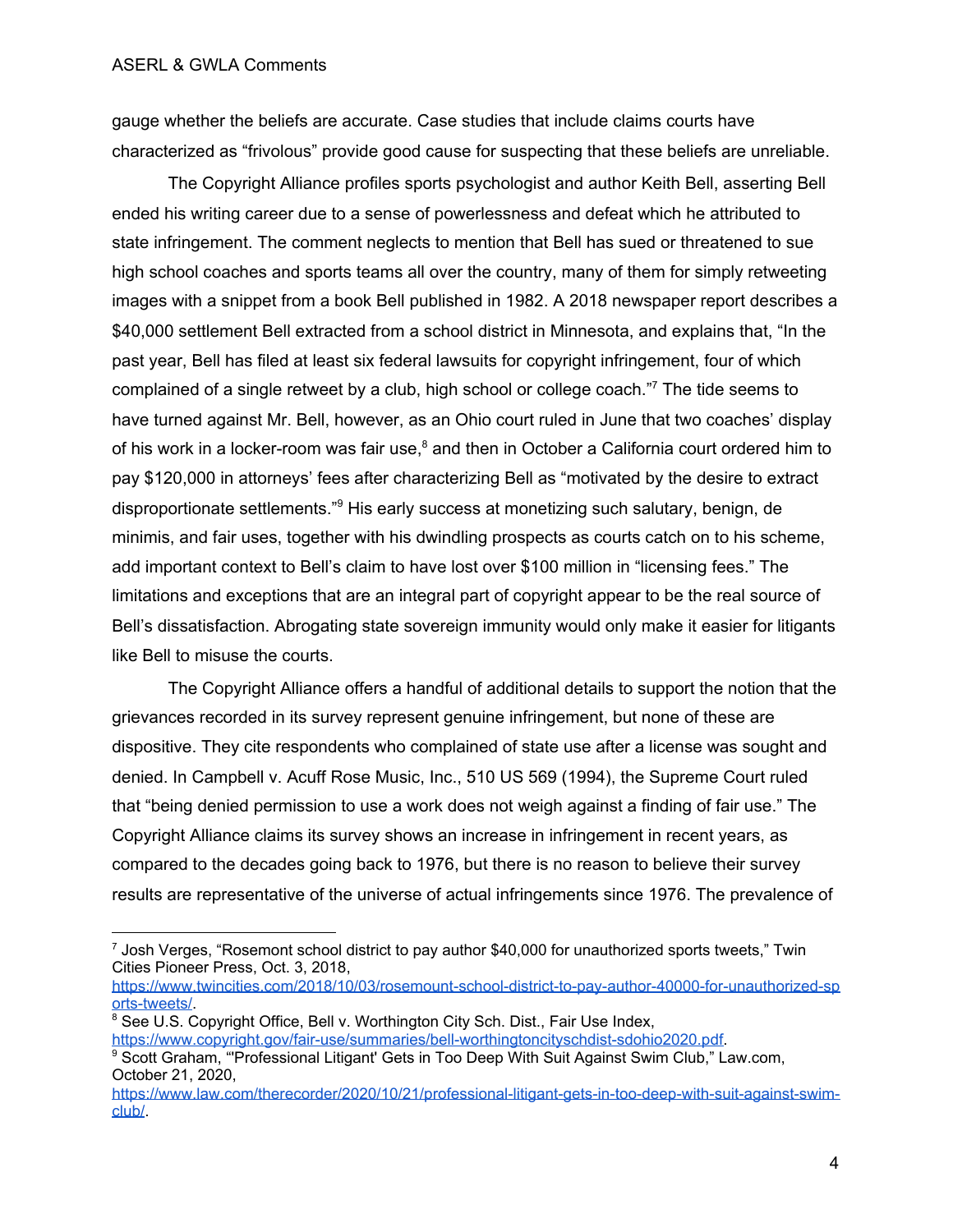## ASERL & GWLA Comments

recent claims in their survey is more likely the result of recency bias: people tend to recall and give more weight to recent events than they do past ones. Thus, respondents asked to describe examples of a phenomenon are more likely to report recent events than more distant ones, and those with recent experiences are more likely to respond to a call for stories than those with distant ones. The curated survey can't bear the weight of the Alliance's inferences, much less can it support a further causal link to specific court cases.

Finally, the survey respondents provided evidence that adequate remedies are available to those who bring claims against state entities. When informed of their right to seek an injunction to stop alleged state infringement, many more respondents (288 - 50% of respondents) expressed willingness to pursue this remedy than said they would not bother (55 - 9% of respondents), (COLC-2020-0009-0028 at 10). Similarly, a final group of comments demonstrates that when informed of potential infringement, the state entity removed the offending materials immediately. *See, e.g.*, COLC-2020-0009-0020.

State sovereign immunity is grounded in the Constitutional principle of Federalism and in recognition that the ability of federal courts to assess monetary damages against the states creates opportunity for the federal government to interfere with state governance and policy. In cases where alleged infringement does not meet the Constitutional threshold, cases that bar damages should be seen as evidence of the Constitution and the Copyright Act working as the Framers intended. The comments submitted in response to the Notice of Inquiry do not show the required "pattern of infringement" first described in the *Florida Prepaid* decision and applied to copyright in *Allen*. They reinforce that to the extent that it can be found at all, "most state infringement was innocent or at worst negligent."<sup>10</sup> To attempt to revoke state sovereign immunity in copyright actions based on the weak and often irrelevant record created by these comments would be disproportionate to the scant evidence of cognizable infringement.

ASERL and GWLA urge the Copyright Office to consider the comments filed by universities, libraries and their associations. The Association of Public Land Grant Universities and Association of American Universities (COLC-2020-0009-0024) highlight academic institutions' role as engines of creativity and economic development for the United States. The University of Illinois at Urbana Champaign (COLC-2020-0009-0018) and University of Minnesota (COLC- 2020-0009-0026) confirm the paucity of copyright infringement claims and University Council's responsiveness when those claims arise. The University of North Carolina

<sup>10</sup> *Florida Prepaid Postsecondary Ed. Expense Bd. v. College Savings Bank,* 527 U. S. at 645